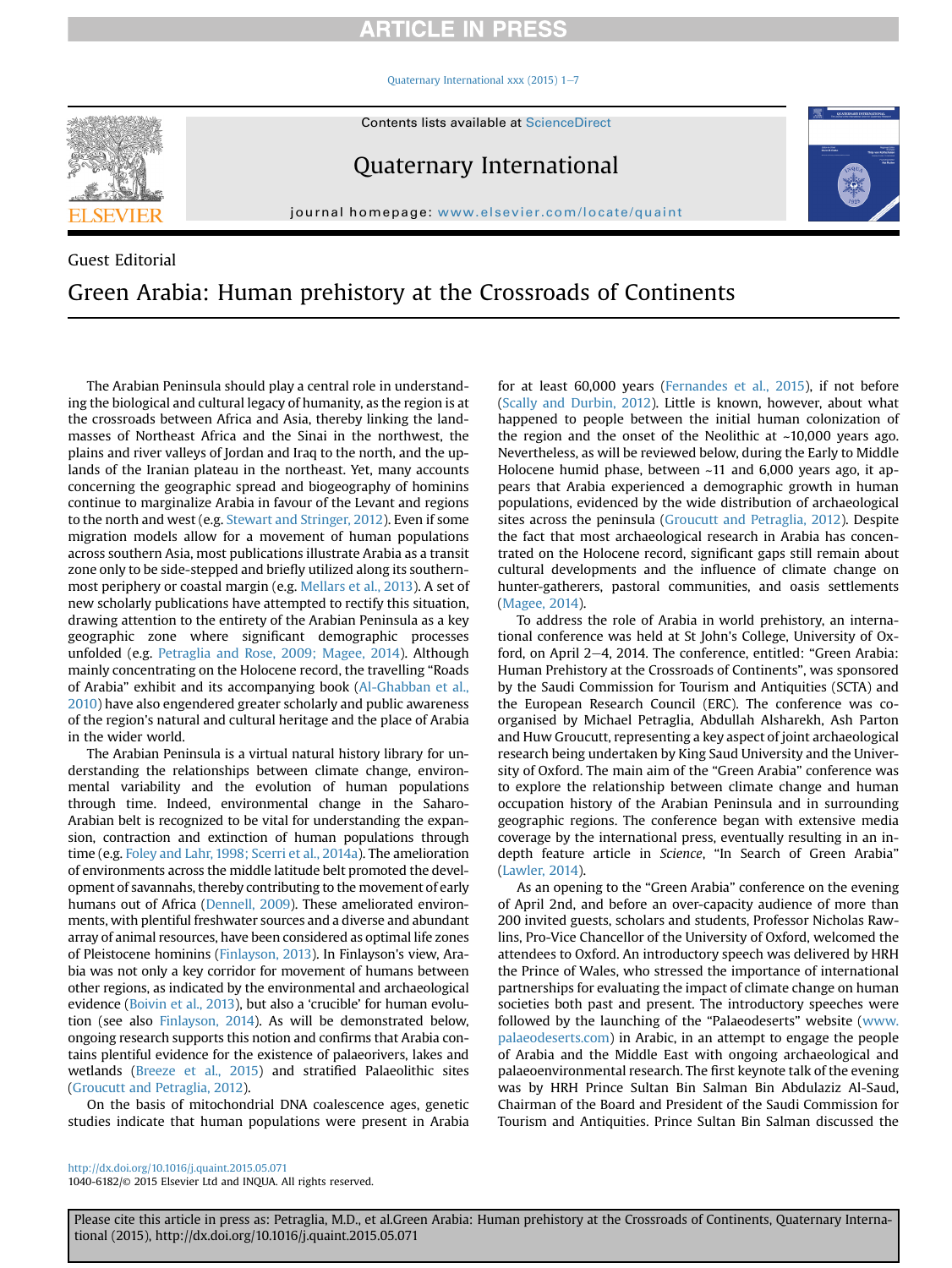cultural heritage of Saudi Arabia, while noting his intent to form the "Green Arabia Research Centre" in Riyadh. Michael Petraglia, University of Oxford, delivered the second keynote of the evening, centring on climate change and its relation to the discovery of new archaeological sites in the Kingdom of Saudi Arabia by the Palaeodeserts team. Rick Potts of the Human Origins Program, Smithsonian Institution, capped the evening off with a wide-ranging talk on the relationship between environmental variability and the evolution and dispersal of humans out of Africa.

After a welcoming speech by Professor Ali bin Ibrahim Al-Ghabban, a total of 28 papers was presented during the following two days of the conference, on April 3rd and 4th. The papers were organized around four main themes of the conference: Climate Change and Demography; Behavioural Responses to Environmental Change; Recording the Past: New Models, Methods, Discoveries; and, Bridges, Barriers and Habitats: Arabia and Beyond. Alongside the conference papers, a total of 20 posters were displayed. Three temporary exhibits were also developed with palaeontological and archaeological finds from Saudi Arabia, together with a special exhibit on the research contributions of Professor Norman Whalen, featuring his personal notebooks and archives that were generously donated to Oxford by his former department at Texas State University.

Given the quality of the presentations and the amount of newly generated data on the environments and archaeology of Arabia and surrounding regions, the co-organisers of the Green Arabia conference felt that publication would be appropriate, thereby resulting in this special issue of Quaternary International. Though the conference was geographically and topically wide-ranging, covering records from other regions and disciplines, the co-editors of this volume felt that a more focused set of papers would be more desirable, concentrating on climate change and the human occupation history of the Arabian Peninsula. A total of 19 articles have therefore been published for this special issue of Quaternary International ([Fig. 1](#page-2-0)).

On the basis of fossil and genetic information, the speciation of Homo sapiens is believed to have occurred in Africa, although considerable debate concerns the timing of out of Africa dispersals and the relative success of colonizing populations to adapt to new conditions. [Groucutt et al. \(2015a\)](#page-5-0) summarise the stone tool assemblages present in Africa and Eurasia, in an explicit attempt to test two distinct out of Africa models; one centred on the repeated expansion of human populations using Middle Palaeolithic technologies beginning by Marine Isotope Stage 5 (MIS 5), and another that hypothesizes that humans moved as part of a single successful wave at ca. 60-50 ka, using geometric/microlithic industries. In their comprehensive analysis of the temporal and spatial variability of lithic industries, the authors conclude that Middle Palaeolithic assemblages across Africa and many regions of southern Asia, including Arabia and India, share technological features, suggesting that the onset of human dispersals was earlier and more geographically expansive than previously assumed. In contrast, the authors demonstrate that geometric/microlithic industries, which were previously assumed to be technologically and stylistically similar (e.g. [Mellars et al., 2013](#page-5-0)), in fact show significant temporal and spatial variability, calling into question the utility of these tool forms as markers of human movements outside Africa.

The geographic expansion of human populations towards Australasia has traditionally been portrayed as a "coastal" route (e.g. [Stringer, 2000; Macaulay et al., 2005; Oppenheimer, 2009](#page-6-0)). Yet, some have critiqued the coastal "super-highway" characterization based upon the absence of marine-oriented archaeological sites anywhere along the Indian Ocean rim, in contrast to the presence of abundant terrestrial archaeological sites (e.g. [Boivin et al.,](#page-5-0) [2013](#page-5-0)). Two articles in this special issue make significant headway in addressing these polorized viewpoints. [Erlandson and Braje](#page-5-0) [\(2015\)](#page-5-0) make the persuasive case that the coastline along the Indian Ocean rim would have had highly productive habitats that would have offered a rich and diverse array of aquatic and terrestrial resources for dispersing humans. Similar to the "kelp highway" hypothesis developed for the Americas ([Erlandson et al., 2007\)](#page-5-0), the authors suggest that a "mangrove highway" would have facilitated the dispersal of groups from Africa and towards Southeast Asia. Erlandson and Braje argue, however, that the coastlines were not universally productive over the large expanse of the Indian Ocean rim, thus promoting the utilization of both coastal and terrestrial resources as opportunities arose for prehistoric groups. In their view, humans utilizing the Indian Ocean rim would have paused and taken advantage of productive areas along the coastal and interior zones while exploring areas further along the marine ecosystems. Though Erlandson and Braje recognize that the large majority of potential coastal sites may be underwater, the authors identify several areas characterized by a narrow continental shelf that might yield land-based evidence for coastal dispersals, including parts of the southern margin of Arabia and Iran, the south and eastern zones of India and Sri Lanka, and the western coast of the Andaman Islands. Following on from Erlandson and Braje, and under the umbrella of their clever title, "Blue Arabia", [Bailey et al.](#page-5-0) [\(2015\)](#page-5-0) discuss the implications of their long-term underwater and terrestrial surveys along the Red Sea margin of southwestern Saudi Arabia. Bailey et al. demonstrate that this fertile region contains archaeological sites representative of many time periods, suggesting a prolonged hominin presence possibly extending back a million years or more. The surveys have produced evidence of an extensive distribution of sites both along the coast and in the hinterland, with at least one Palaeolithic site that is associated with an ancient shoreline. In summing up the current situation, and echoing a key point made by Erlandson and Braje, [Bailey et al.](#page-5-0) [\(2015\)](#page-5-0) state: "We suspect that patterns of dispersal in, through and around the Arabian Peninsula will turn out to be neither solely 'green' – following well-watered environments wherever they may  $occur - nor solely 'blue'$  in following the coastline, but a combination of the two".

Climate change, and the remodelling of environments and landscapes, has been linked with hominin speciation and extinction, dispersals and behavioural innovations (e.g. [Potts, 2013; Maslin](#page-6-0) [et al., 2015\)](#page-6-0). Oscillations of the Saharan environment, fluctuating from arid to humid, are likewise thought to have both attracted and repelled human populations through time (e.g. Larrasoaña [et al., 2013; Scerri et al., 2014a](#page-5-0)), and moreover, the development of rivers and lakes is thought to have contributed to the movement of humans out of Africa (e.g. [Drake et al., 2011](#page-5-0)). Changes in climate, particularly in rainfall regimes, are examined by [Jennings et al.](#page-5-0) [\(2015a\)](#page-5-0) who utilize five global models to examine fluctuating environments of the Arabian Peninsula. All five climate models demonstrated that the Arabian Peninsula at ca. 130-125 ka was significantly wetter than today. Most significantly, the authors highlight the strong influence of the North African summer monsoon for contributing rainfall to Arabia; a climatic system that has been underplayed relative to the better-known Indian Ocean monsoon and Mediterranean climate regimes. Additional pluvial phases were recorded in the global models at 104 ka (MIS 5c), 56 ka (early MIS 3) and 21 ka (LGM), suggesting that archaeologists should expect to see evidence for multiple dispersals and a complex demographic scenario. [Parton et al. \(2015\)](#page-5-0) examine a wide variety of palaeoclimatic records for humid periods in and around the Arabian Peninsula utilising both terrestrial and marine core data. The authors indicate that significant evidence for humid periods are present, implying that there were "multiple windows" for demographic expansion of hominins across Arabia at the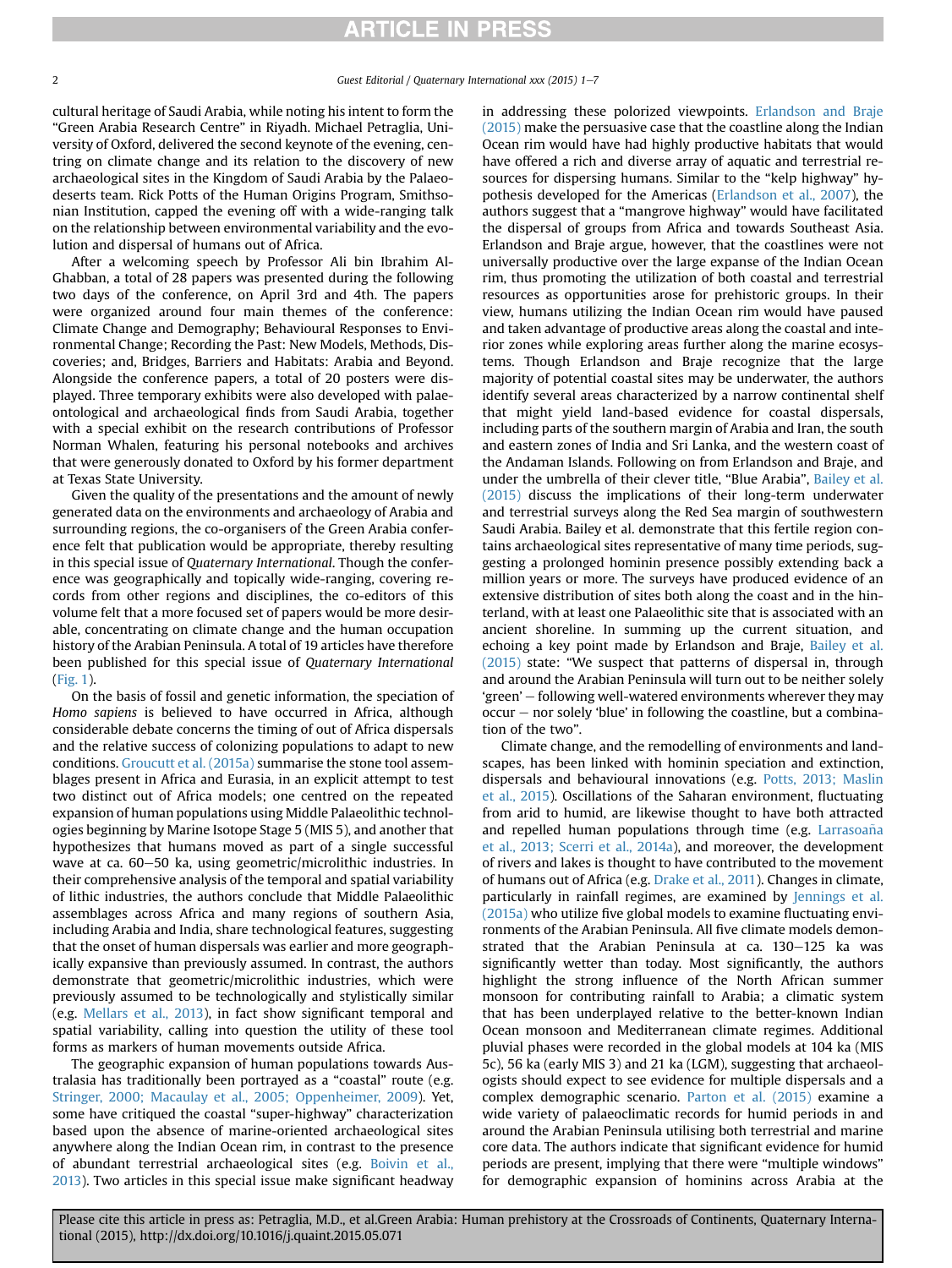Guest Editorial / Ouaternary International xxx (2015) 1-7 33

**ENVIRONMENTS** 

<span id="page-2-0"></span>

Fig. 1. Schematic timeline for articles covered in this special issue. (1) [Groucutt et al. \(2015a\);](#page-5-0) (2) [Erlandson and Braje \(2015\);](#page-5-0) (3) [Bailey et al. \(2015\)](#page-5-0); (4) [Jennings et al. \(2015a\)](#page-5-0); (5) [Parton et al. \(2015\);](#page-5-0) (6) [Breeze et al. \(2015\);](#page-5-0) (7) [Matter et al. \(2015\);](#page-5-0) (8) [Farrant et al. \(2015\);](#page-5-0) (9) [Hoffmann et al. \(2015\)](#page-5-0); (10) [Mischke et al. \(2015\)](#page-5-0); (11) [Stimpson et al. \(2015\);](#page-6-0) (2) [Jennings et al. \(2015b\)](#page-5-0); (13) [Scerri et al. \(2015\);](#page-6-0) (14) [Groucutt et al. \(2015c\)](#page-5-0); (15) [Blinkhorn et al. \(2015\);](#page-5-0) (16) [Hilbert et al. \(2015\);](#page-5-0) (17) [Cremaschi et al. \(2015\);](#page-5-0) (18) [Preston et al.](#page-6-0) [\(2015\)](#page-6-0); (19) [Dinies et al. \(2015\).](#page-5-0)

intervals of 200-190 ka (MIS 7), 170 ka (MIS 6), 155 ka (MIS 6), 130-120 ka (MIS 5e), 105-95 ka (MIS 5c), 85-75 ka (MIS 5a), and  $60-55$  ka (MIS 3). Most importantly, the authors indicate that humid periods show temporal and geographic differences as a consequence of fluctuations in Arabia's climatic systems, thus implying that archaeologists should expect to see variations in the location of favourable environments for human occupation.

Ancient rivers, lakes and marshes are now known to be common hydrological features across the Arabian Peninsula, owing to the use and analysis of satellite imagery to locate potential freshwater sources [\(Breeze et al., 2015\)](#page-5-0). The results of this remote sensing work have been rather dramatic, demonstrating the high frequency of palaeodrainage channels and lakes across the region, many of which correspond with previously identified archaeological sites spanning from the Acheulean to the Neolithic. Field survey in several areas of Saudi Arabia has verified the accuracy of this novel desktop method; 96% of the identified lake or marsh basins contained confirmatory deposits, and 86% of the mapped palaeodrainage matched visible channels. Field investigations have also indicated the predictive power of the mapping project, as 76% of the surveyed palaeolake basins contained archaeological sites.

The Empty Quarter, or the Rub' al-Khali, is the largest sand sea on Earth, measuring ~640,000 km<sup>2</sup>, and covering a third of the Arabian Peninsula. This large, hyper-arid desert is one of the most impenetrable places on Earth today, but this was not always the case, given its rather impressive Quaternary deposits which show evidence for humid phases. [Matter et al. \(2015\)](#page-5-0) review the findings of four expeditions into the Empty Quarter, resulting in one of the most comprehensive compilations of the Late Pleistocene environmental history of the region. A number of palaeolakes across the Empty Quarter are reported, many of which were dated to humid intervals in MIS 5, i.e, between ca. 130-70 ka. Palaeolakes were also dated to the Early/Mid Holocene (ca.  $11-5.5$  ka) and in one instance, palaeolake deposits were present in MIS 4/3 (ca. 65-55 ka). Most remarkably, the presence of the mussel Unio provides indirect evidence for the presence of fish in the lakes, thereby indicating the presence of both freshwater and aquatic resources for humans who travelled into the desert interior [\(Groucutt et al.,](#page-5-0) [2015b](#page-5-0)). The complementary article by [Farrant et al. \(2015\)](#page-5-0) zeros in on the northeastern part of the Empty Quarter, with the aim to examine dune accumulation during the Late Pleistocene. On the basis of a comprehensive database of optically stimulated luminescence (OSL) samples, the authors demonstrate that dune stablisation occurs during humid periods (i.e., MIS 5e, 5c, 5a; MIS 4/MIS 3 transition; Early Holocene) and that conversely, aridity is indicated by the lack of dates during most of MIS  $2-4$  and at intervals during MIS 5. The independent studies by Matter et al. and Farrant et al. are on the whole consistent, showing that there were significant fluctuations in aridity and humidity in the Empty Quarter, clearly of considerable importance for understanding the prehistory of human expansions and withdrawals in this vast region.

Human expansions out of Africa and across Eurasia have been discussed relative to MIS 3 environments ranging between ca. 55–30 ka; however, the environmental and cultural record of Arabia during this critical time period is generally poorly known.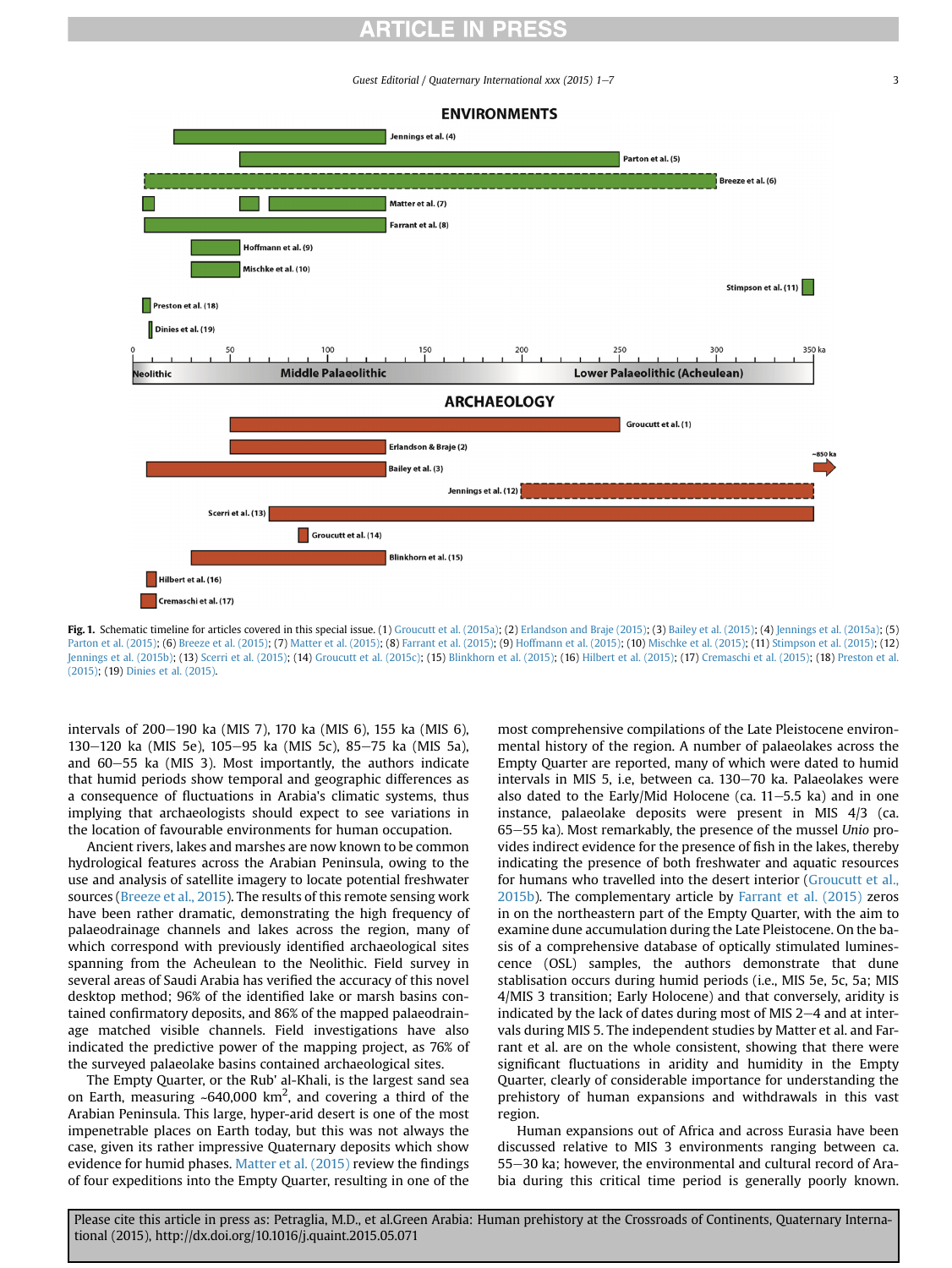[Hoffmann et al. \(2015\)](#page-5-0) report on key fluvial and lacustrine deposits and sequences in the Oman Mountains. Through close scrutiny of the Wadi Mistal sediments, Hoffman et al. conclude that MIS 3 is characterized by strong, but short lived precipitation events rather than continuous monsoonal rainfall. Further north, [Mischke et al.](#page-5-0) [\(2015\)](#page-5-0) report on MIS 3 deposits in the Al Jafr Basin of Jordan, previously considered to represent a large lake body. On the basis of sedimentological, palaeontological and mineralogical analyses, Mischke and colleagues find that the area was a heterogeneous wetland setting, consisting of shallow ponds and rich aquatic resources, slow flowing streams, and swamps. The Al Jafr Basin and its wetlands experienced significant alterations in MIS 2, the deposits mostly recording aeolian and sheetwash events. Such detailed sedimentary archives of MIS 3 conditions from Oman and Jordan have significant implications for human prehistory, suggesting that humid intervals were present for expansion and occupation, although according to Hoffman et al. and Mischke et al., these ecological settings were temporary and fragile, suggesting humans may have had to cope with significant climatic changes.

Though the Quaternary history of Arabia is becoming better known on account of the investigation of terrestrial sedimentary archives, little is known about the palaeontological record with the exception of rare reports of fossil finds in the Nefud Desert and the Empty Quarter [\(McClure, 1984; Thomas et al., 1998\)](#page-5-0). [Stimpson et al. \(2015\)](#page-6-0) report the results of the first test excavations of a palaeontological site, at the Ti's al Ghadah locality, which was independently estimated by OSL to date to approximately 325 ka (MIS 9) [\(Rosenberg et al., 2013](#page-6-0)). A range of fauna were identified from the locality during investigations by Thomas et al. and Stimpson et al., and included oryx, elephant, horse, fox, jaguar, grebe, fish and reptiles, indicative of a freshwater lake and savannah ecosystem. Stimpson et al. place particular attention on the identification of the Eurasian jaguar (Panthera cf. gombaszogensis). The presence of the jaguar at Ti's al Ghadah clearly implies that the Nefud Desert biomass was great enough to attract large carnivores. These findings demonstrate the abundant fossil record of Arabia, which should be a key target of future research.

Mammalian dispersals into Arabia appear to broadly coincide with the colonization of the region by early humans. [Jennings](#page-5-0) [et al. \(2015b\)](#page-5-0) have followed up on previous research at Dawadmi, in the central part of Saudi Arabia, where [Whalen et al. \(1983\)](#page-6-0) established the presence of a rich Acheulean record. Systematic surveys by Jennings and colleagues identified a number of new Acheulean localities, which were shown to be strongly associated with fine-grained andesite dykes for the manufacture of distinctive large cutting tools (e.g. handaxes, cleavers). The distribution of andesite dykes, found across an area measuring  $100 \times 55$  km, is predicted to contain numerous additional sites, thereby representing one of the largest-scale spatial distributions of Acheulean localities in the world. The Dawadmi evidence, taken together with the presence of Acheulean sites in the Nefud ([Shipton et al., 2014](#page-6-0)), indicates that early humans spread across many areas of the peninsula, as did mammals. Key future research foci here include understanding the chronology of the Arabian Lower Palaeolithic and conducting comparative studies with surrounding regions.

In addition to the central province of Saudi Arabia, early human populations were also present in the Nefud Desert in the north. Archaeological survey in the western portion of the Nefud Desert was recently conducted by [Scerri et al. \(2015\)](#page-6-0), resulting in the identification of a range of Lower and Middle Palaeolithic sites. Consistent with the identification of vertebrate animals near lakeshores in the Nefud, the archaeological sites are primarily associated with lacustrine settings. The authors speculate that evidence for larger and more stable lakes may have led to a more sustained hominin presence in the Middle Pleistocene, leading to the development of a rather unique Late Acheulean technology found at some sites. In contrast, Late Pleistocene lakes may not be as sizeable and permanent, thus accounting for the smaller size of the Middle Palaeolithic sites, which may represent briefer forays of groups during humid intervals. The additional archaeological evidence from the Nefud supports the contention that the region was a critically important part of southwest Asia, in which climatic ameliorations witnessed hominin expansions, thereby acting as a nexus between the Saharo-Arabian belt, the Levant and areas eastwards of the peninsula (see also [Scerri et al., 2014b](#page-6-0)).

The Jubbah palaeolake, located in the Nefud desert, has produced a number of Middle Palaeolithic sites dating to wet periods such as MIS 5 [\(Petraglia et al., 2012\)](#page-5-0). One of the key site areas identified in the basin concentrates around Jebel Katefeh, where a quartzite source occurs 800 m distant from a lakeshore site. In their article, [Groucutt et al. \(2015c\)](#page-5-0) conduct one of the first detailed technological studies of a Middle Palaeolithic site in Saudi Arabia. The authors report on stone tool reduction, raw material influences, and mobility strategies, situating the Jebel Katefeh sites in relation to others in the basin and in surrounding areas. Consistent with the findings reported by [Scerri et al. \(2015\),](#page-6-0) the analysis of lithic assemblages from Jebel Katefeh suggest a limited occupation span by a highly mobile population. The technological traits of the Jebel Katefeh sites are considered to reflect situational adaptions and perhaps cultural influences from both the Levant and North Africa.

Given the abundance of Middle Palaeolithic sites in Arabia, the question naturally arises as to whether assemblages found further eastwards are part of a wider dispersal. The Thar Desert of India, as part of the mid-latitude belt, is of particular interest in examining wider demographic movements. [Blinkhorn et al. \(2015\)](#page-5-0) have conducted one of the most comprehensive reviews of point technologies in India, suggesting that these forms are a key component of Middle Palaeolithic industries. Moreover, the authors assert that the point technologies share similarities with contemporaneous assemblages in North Africa and Arabia, implying the possibility for dispersals and adaptations to these arid zones (see also [Blinkhorn et al., 2013\)](#page-5-0).

Major temporal gaps remain in the archaeological record of Arabia between ca.  $70-12$  ka, with the exception of a few Middle Palaeolithic sites dated to ca. 55 ka ([Delagnes et al., 2012](#page-5-0)) and ca. 40 ka ([Armitage et al., 2011](#page-5-0)). The reporting of Terminal Pleistocene and Early Holocene sites in Oman by [Hilbert et al. \(2015\)](#page-5-0) from excavations of three rockshelters is therefore of significance, and accompanies recent information for transitional hunter-gatherer sites in the Nefud [\(Hilbert et al., 2014\)](#page-5-0). In their article, [Hilbert](#page-5-0) [et al. \(2015\)](#page-5-0) describe the "Nejd Leptolithic tradition" of Oman, comprised of lithic assemblages with blade technology, burins, endscrapers, and pedunculated points. Fluvial and colluvial evidence from the rockshelter settings indicate a humid landscape during site occupations. Most importantly, the investigators identify an archaeological horizon dated to ca. 13 ka, suggesting continuity of hunting and gathering populations at the transition between the Terminal Pleistocene and Early Holocene. In an upland area south of the Dhofar plateau, in Oman, [Cremaschi et al.](#page-5-0) [\(2015\)](#page-5-0) conducted interdisciplinary archaeological investigations demonstrating the presence of hunter-gatherers in caves and rockshelters situated at Jebel Qara. Interestingly, the onset of Early Holocene humidity, owing to increased monsoon intensity, promoted the development of a large community of land snails that was exploited by human groups for subsistence, as indicated by anthropogenic accumulations in the caves and rockshelters. After ca. 9 ka, increased humidity led to the abandonment of the caves and rockshelters, and as suggested by Cremaschi et al., groups may have moved to the coastal zone, leading to Neolithic settlements near mangrove settings.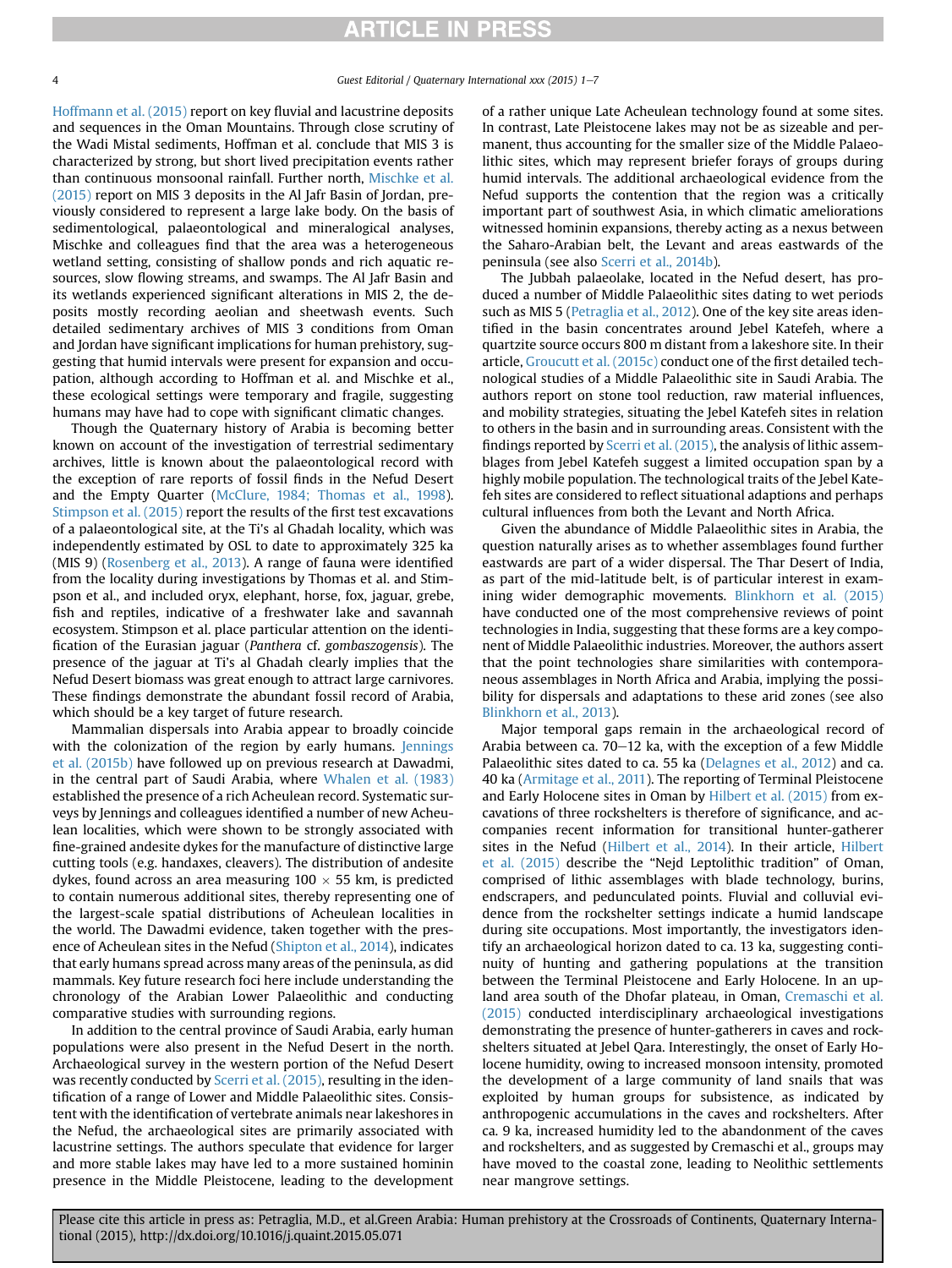Guest Editorial / Ouaternary International xxx (2015) 1-7 5



Fig. 2. HRH Prince Sultan Bin Salman Bin Abdulaziz Al-Saud, Chairman and President, Saudi Commission for Tourism and Antiquities (left) and Professor Ali bin Ibrahim Al-Ghabban, Vice President (right). Photo: Abdossalam Madkhali.

As we have seen for the Dhofar region of Oman, the onset of humid conditions in the Early Holocene is significant for understanding the population history in southern Arabia. The article by [Preston](#page-6-0) [et al. \(2015\)](#page-6-0) builds on this research by examining the Early-Middle Holocene record in southeastern Arabia, while emphasising the need to examine the heterogeneity of regional records in order to accurately assess how human populations responded to changes in local ecosystems. A lake and dune record from Wahalah, UAE, indicates that dune emplacement continued into the Early Holocene, with the onset of lacustrine conditions beginning at ca. 8.5 ka, slightly later than other Arabian palaeolake records. A shift towards more arid conditions occurred between ca. 7.8 and 5.9 ka, with peak instability and dune emplacement between ca. 5.9 and 5.3 ka. [Preston et al. \(2015\)](#page-6-0) compare the Wahalah record to other archives in southeast Arabia, examining interactions between regional climate and humans during the Neolithic. Though the expansion of Neolithic populations during the Early to Middle Holocene is widely recognised, the palaeoclimate data from Wahalah adds to the growing evidence that the period was characterized by a series of abrupt, short-term phases of aridity. Such environmental variability would have had a profound impact on Neolithic populations, perhaps corresponding with the limited evidence for archaeological sites in many areas and changes in technological traditions and economies. After the general, though geographically variable, increase in archaeological sites in southeast Arabia by ca. 7 ka, the Wahalah environmental record supports evidence for increased aridity at 5.9 ka, reinforcing the "Dark Millennium" hypothesis which links climate change to a decline of human populations in the interior and an increase of settlement along the coast (e.g. [Uerpmann, 2003; Preston et al., 2012\)](#page-6-0).

Though a large amount of information is available about Early to Middle Holocene environments of southern Arabia, much less is known about the ecological settings of large areas of the central and northern zones of Arabia. The palynological data presented by [Dinies et al. \(2015\)](#page-5-0) from the oasis of Tayma, in northwestern Saudi Arabia, is thus an important contribution, and joins new environmental data emerging from the Jubbah Oasis ([Hilbert et al.,](#page-5-0) [2014\)](#page-5-0). Dinies and colleagues focus on the Early Holocene record, which provides important background information for the later cultural development of Tayma by the fourth millennium BC ([Engel et al., 2012\)](#page-5-0). The authors demonstrate the dominance of goosefoot throughout the sequence, demonstrative of desert vegetation and coinciding with the development of a brackish water body by 9.2 ka. Dinies and colleagues show distinct vegetation changes in the Early Holocene, with the spread of grasslands at ca. 9 ka, reaching their maximum at ca.  $8.6-8$  ka, suggesting that Neolithic populations could have expanded during this time. At 8 ka, the grasslands declined and drought-resistant dwarf-shrublands expanded, consistent with changes in environmental conditions recorded in southeastern Arabia ([Preston et al., 2015\)](#page-6-0).

In sum, the 19 articles in this special issue of Quaternary International cover a wide range of geographical areas and time periods of the Arabian Peninsula [\(Fig. 1\)](#page-2-0). As can be seen in [Fig. 1,](#page-2-0) much ground is covered, with new insights on environmental and cultural events in MIS 5, MIS 3, and the Early and Middle phases of the Holocene. [Fig. 1](#page-2-0) also, however, demonstrates that there are many gaps in our knowledge about the environmental and cultural history of Arabia that require further field studies. We hope that interdisciplinary, international collaboration continues to develop, rightly putting Arabia at centre-stage for understanding the history and development of human populations and societies.

In closing, we dedicate this special journal issue to two individuals who have made significant contributions to our understanding of the cultural heritage of the Arabian Peninsula, HRH Prince Sultan Bin Salman Bin Abdulaziz Al-Saud and Professor Ali bin Ibrahim Al-Ghabban, of the Saudi Commission for Tourism and Antiquities (Fig. 2). In addition to promoting the cultural heritage of the region, HRH Prince Sultan Bin Salman is a former space shuttle astronaut for NASA, a programme that included the launching of satellites that have so effectively helped to map the environments and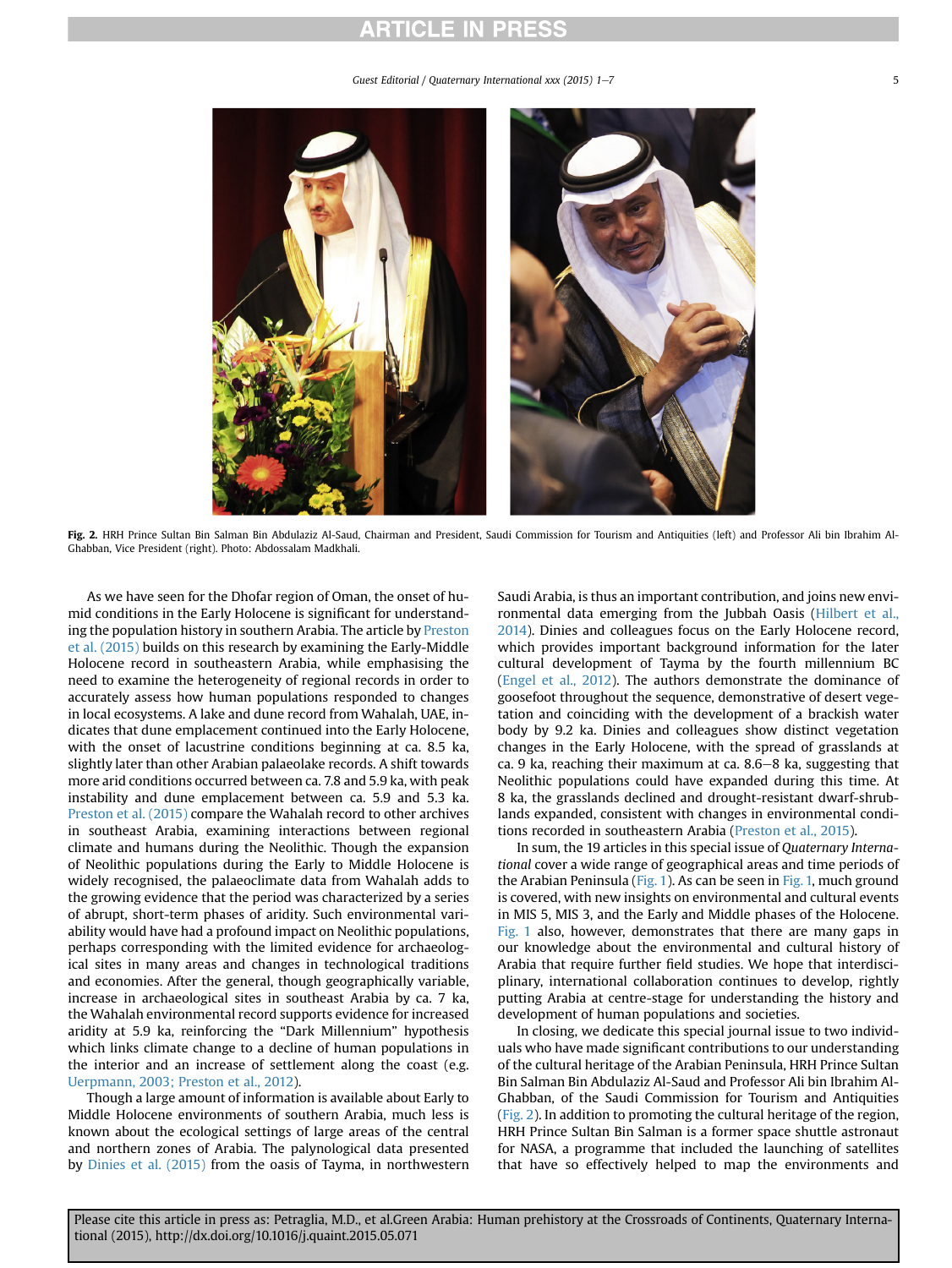<span id="page-5-0"></span>

archaeology on Earth's surface. Professor Al-Ghabban has pioneered archaeological research of Saudi Arabia and he has tirelessly supported international collaborative archaeological research in the region. We look forward to many years of productive research on the natural and cultural history of Arabia.

#### Acknowledgements

For supporting our on-going field research in the Kingdom of Saudi Arabia, we thank HRH Prince Sultan bin Salman bin Abdulaziz Al-Saud and Professor Ali Al-Ghabban. We also wish to acknowledge the contributions of our friends and colleagues at the SCTA for facilitating our research in Saudi Arabia, particularly Jamal Omar, Abdullah al Saud, and Abdulaziz al Omari. We thank Professor Maggie Snowling, President of St John's College, Oxford, and her staff for their assistance in helping to organise the Green Arabia conference. Petraglia wishes to acknowledge the European Research Council for financial support for the Green Arabia conference, "Palaeodeserts  $-$  Climate Change and Hominin Evolution in the Arabian Desert: Life and Death at the Crossroads of the Old World" (grant number 295719).

### References

- [Al-Ghabban, A.I., Andr](http://refhub.elsevier.com/S1040-6182(15)00591-1/sref1)é[-Salvini, B., Demange, F., Juvin, C., Cotty, M. \(Eds.\), 2010.](http://refhub.elsevier.com/S1040-6182(15)00591-1/sref1) [Roads of Arabia: Archaeology and History of the Kingdom of Saudi Arabia.](http://refhub.elsevier.com/S1040-6182(15)00591-1/sref1) Musée du Louvre, Paris.
- [Armitage, S.J., Jasim, S.A., Marks, A.E., Parker, A.G., Usik, V.I., Uerpmann, H.-P., 2011.](http://refhub.elsevier.com/S1040-6182(15)00591-1/sref2) The southern route "Out of Africa"[: evidence for an early expansion of modern](http://refhub.elsevier.com/S1040-6182(15)00591-1/sref2) [humans into Arabia. Science 331, 453](http://refhub.elsevier.com/S1040-6182(15)00591-1/sref2)-[456](http://refhub.elsevier.com/S1040-6182(15)00591-1/sref2).
- [Bailey, G.N., Dev](http://refhub.elsevier.com/S1040-6182(15)00591-1/sref3)è[s, M.H., Inglis, R.H., Meredith-Williams, M.G., Momber, G.,](http://refhub.elsevier.com/S1040-6182(15)00591-1/sref3) [Sakellariou, D., Sinclair, A.G.M., Rousakis, G., Al Ghamdi, S., Alsharekh, A.M.,](http://refhub.elsevier.com/S1040-6182(15)00591-1/sref3) [2015. Blue Arabia: Palaeolithic and underwater survey in SW Saudi Arabia](http://refhub.elsevier.com/S1040-6182(15)00591-1/sref3) [and the role of coasts in Pleistocene dispersals. Quaternary International \(in](http://refhub.elsevier.com/S1040-6182(15)00591-1/sref3) [this volume\)](http://refhub.elsevier.com/S1040-6182(15)00591-1/sref3).
- [Blinkhorn, J., Achyuthan, H., Ajithprasad, P., 2015. Middle Palaeolithic point technol](http://refhub.elsevier.com/S1040-6182(15)00591-1/sref4)[ogies in the Thar Desert, India. Quaternary International \(in this volume\)](http://refhub.elsevier.com/S1040-6182(15)00591-1/sref4).
- [Blinkhorn, J., Achyuthan, H., Petraglia, M., Ditch](http://refhub.elsevier.com/S1040-6182(15)00591-1/sref5)field, P., 2013. Middle Palaeolithic [occupation in the Thar Desert during the Upper Pleistocene: the signature of](http://refhub.elsevier.com/S1040-6182(15)00591-1/sref5) [a modern human exit out of Africa? Quaternary Science Reviews 77, 233](http://refhub.elsevier.com/S1040-6182(15)00591-1/sref5)-[238](http://refhub.elsevier.com/S1040-6182(15)00591-1/sref5).
- [Boivin, N., Fuller, D.Q., Dennell, R., Allaby, R., Petraglia, M.D., 2013. Human dispersal](http://refhub.elsevier.com/S1040-6182(15)00591-1/sref6) [across diverse environments of Asia during the Upper Pleistocene. Quaternary](http://refhub.elsevier.com/S1040-6182(15)00591-1/sref6) International  $300.32-47$ .
- [Breeze, P.S., Drake, N.A., Groucutt, H.S., Parton, A., Jennings, R.P., White, T.S., Clark-](http://refhub.elsevier.com/S1040-6182(15)00591-1/sref7)[Balzan, L., Shipton, C., Scerri, E.M.L., Stimpson, C.M., Crassard, R., Hilbert, Y.,](http://refhub.elsevier.com/S1040-6182(15)00591-1/sref7) [Alsharekh, A., Al-Omari, A., Petraglia, M.D., 2015. Remote sensing and GIS tech](http://refhub.elsevier.com/S1040-6182(15)00591-1/sref7)[niques for reconstructing Arabian palaeohydrology and identifying archaeolog](http://refhub.elsevier.com/S1040-6182(15)00591-1/sref7)[ical sites. Quaternary International \(in this volume\).](http://refhub.elsevier.com/S1040-6182(15)00591-1/sref7)
- [Cremaschi, M., Zerboni, A., Charpentier, V., Crassard, R., Isola, I., Regattieri, E.,](http://refhub.elsevier.com/S1040-6182(15)00591-1/sref8) [Zanchetta, G., 2015. Early](http://refhub.elsevier.com/S1040-6182(15)00591-1/sref8)-[Middle Holocene environmental changes and pre-](http://refhub.elsevier.com/S1040-6182(15)00591-1/sref8)Neolithic human occupations as recorded in the cavities of Iebel Oara (Dhofar, [southern Sultanate of Oman\). Quaternary International \(in this volume\).](http://refhub.elsevier.com/S1040-6182(15)00591-1/sref8)
- [Delagnes, A., Tribolo, C., Bertran, P., Brenet, M., Crassard, R., Jaubert, J., Khalidi, L.,](http://refhub.elsevier.com/S1040-6182(15)00591-1/sref9) [Mercier, N., Nomade, S., Peigne, S., Sitzia, L., Tournepiche, J.F., Al-Halibi, M.,](http://refhub.elsevier.com/S1040-6182(15)00591-1/sref9) [Al- Mosabi, A., Macchiarelli, R., 2012. Inland human settlement in southern Ara](http://refhub.elsevier.com/S1040-6182(15)00591-1/sref9)[bia 55,000 years ago. New evidence from the Wadi Surdud Middle Paleolithic](http://refhub.elsevier.com/S1040-6182(15)00591-1/sref9) site complex, western Yemen. Journal of Human Evolution  $63$ ,  $452-474$ .
- [Dennell, R.W., 2009. The Palaeolithic Settlement of Asia. Cambridge University](http://refhub.elsevier.com/S1040-6182(15)00591-1/sref10) [Press, Cambridge.](http://refhub.elsevier.com/S1040-6182(15)00591-1/sref10)
- [Dinies, M., Plessen, B., Neff, R., Kürschner, H., 2015. When the desert was green:](http://refhub.elsevier.com/S1040-6182(15)00591-1/sref11) [Grassland expansion during the early Holocene in north western Arabia. Qua](http://refhub.elsevier.com/S1040-6182(15)00591-1/sref11)[ternary International \(in this volume\).](http://refhub.elsevier.com/S1040-6182(15)00591-1/sref11)
- [Drake, N.A., Blench, R.M., Armitage, S.J., Bristow, C.S., White, K.H., 2011. Ancient wa](http://refhub.elsevier.com/S1040-6182(15)00591-1/sref12)[tercourses and biogeography of the Sahara explain the peopling of the desert.](http://refhub.elsevier.com/S1040-6182(15)00591-1/sref12) [Proceedings of the National Academy of Sciences 108, 458](http://refhub.elsevier.com/S1040-6182(15)00591-1/sref12)-[462](http://refhub.elsevier.com/S1040-6182(15)00591-1/sref12).
- [Engel, M., Brückner, H., Pint, A., Wellbrock, K., Ginau, A., Voss, P., Grottker, M.,](http://refhub.elsevier.com/S1040-6182(15)00591-1/sref13) [Klasen, N., Frenzel, P., 2012. The early Holocene humid period in NW Saudi Ara](http://refhub.elsevier.com/S1040-6182(15)00591-1/sref13)[bia](http://refhub.elsevier.com/S1040-6182(15)00591-1/sref13)-[Sediments, microfossils and palaeo-hydrological modelling. Quaternary In](http://refhub.elsevier.com/S1040-6182(15)00591-1/sref13)ternational 266,  $131-141$ .
- [Erlandson, J.M., Braje, T.J., 2015. Coasting out of Africa: the potential of mangrove](http://refhub.elsevier.com/S1040-6182(15)00591-1/sref14) [forests and marine habitats to facilitate human coastal expansion via the South](http://refhub.elsevier.com/S1040-6182(15)00591-1/sref14)[ern Dispersal Route. Quaternary International \(in this volume\)](http://refhub.elsevier.com/S1040-6182(15)00591-1/sref14).
- [Erlandson, J.M., Graham, M.H., Bourque, B.J., Corbett, D., Estes, J.A., Steneck, R.S.,](http://refhub.elsevier.com/S1040-6182(15)00591-1/sref15) [2007. The kelp highway hypothesis: marine ecology, the coastal migration the](http://refhub.elsevier.com/S1040-6182(15)00591-1/sref15)[ory, and the peopling of the Americas. Journal of Island and Coastal Archaeology](http://refhub.elsevier.com/S1040-6182(15)00591-1/sref15)  $2, 161 - 174.$  $2, 161 - 174.$  $2, 161 - 174.$  $2, 161 - 174.$
- [Farrant, A.R., Duller, G.A., Parker, A.G., Roberts, H.M., Parton, A., Knox, R.W.O.,](http://refhub.elsevier.com/S1040-6182(15)00591-1/sref16) [Bide, T., 2015. Developing a framework of Quaternary dune accumulation in](http://refhub.elsevier.com/S1040-6182(15)00591-1/sref16) [the northern Rub'al-Khali, Arabia. Quaternary International \(in this volume\).](http://refhub.elsevier.com/S1040-6182(15)00591-1/sref16)
- [Fernandes, V., Triska, P., Pereira, J.B., Alshamali, F., Rito, T., Machado, A., Fajko](http://refhub.elsevier.com/S1040-6182(15)00591-1/sref17)šová, Z., [Cavadas, B.,](http://refhub.elsevier.com/S1040-6182(15)00591-1/sref17) C[erný, V., Soares, P., Richards, M.B., Pereira, L., 2015. Genetic stratig](http://refhub.elsevier.com/S1040-6182(15)00591-1/sref17) [raphy of key demographic events in Arabia. PloS ONE 10 \(3\), e0118625](http://refhub.elsevier.com/S1040-6182(15)00591-1/sref17).
- [Finlayson, C., 2013. The water optimisation hypothesis and the human occupation](http://refhub.elsevier.com/S1040-6182(15)00591-1/sref18) [of the mid-latitude belt in the Pleistocene. Quaternary International 300,](http://refhub.elsevier.com/S1040-6182(15)00591-1/sref18)  $22 - 31$  $22 - 31$
- [Finlayson, C., 2014. The Improbable Primate: How Water Shaped Human Evolution.](http://refhub.elsevier.com/S1040-6182(15)00591-1/sref19) [Oxford University Press, Oxford](http://refhub.elsevier.com/S1040-6182(15)00591-1/sref19).
- [Foley, M.M., Lahr, R.A., 1998. Towards a theory of modern human origins: geogra](http://refhub.elsevier.com/S1040-6182(15)00591-1/sref20)[phy, demography, and diversity in recent human evolution. Yearbook of Phys](http://refhub.elsevier.com/S1040-6182(15)00591-1/sref20)[ical Anthropology 41, 137](http://refhub.elsevier.com/S1040-6182(15)00591-1/sref20)-[176](http://refhub.elsevier.com/S1040-6182(15)00591-1/sref20).
- [Groucutt, H.S., Petraglia, M.D., 2012. The prehistory of the Arabian Peninsula: de](http://refhub.elsevier.com/S1040-6182(15)00591-1/sref21)[serts, dispersals, and demography. Evolutionary Anthropology 21, 113](http://refhub.elsevier.com/S1040-6182(15)00591-1/sref21)-[125](http://refhub.elsevier.com/S1040-6182(15)00591-1/sref21).
- [Groucutt, H.S., Scerri, E.M.L., Lewis, L., Clark-Balzan, L., Blinkhorn, J., Jennings, R.P.,](http://refhub.elsevier.com/S1040-6182(15)00591-1/sref22) [Parton, A., Petraglia, M.D., 2015a. Stone tool assemblages and models for the](http://refhub.elsevier.com/S1040-6182(15)00591-1/sref22) dispersal of Homo sapiens [out of Africa. Quaternary International \(in this](http://refhub.elsevier.com/S1040-6182(15)00591-1/sref22) [volume\).](http://refhub.elsevier.com/S1040-6182(15)00591-1/sref22)
- [Groucutt, H.S., White, T.S., Clark-Balzan, L., Parton, A., Crassard, R., Shipton, C.,](http://refhub.elsevier.com/S1040-6182(15)00591-1/sref23) R.P., Parker, A.G., Breeze, P.S., Scerri, E.M.L., Alsharekh, A., [Petraglia, M.D., 2015b. Human occupation of the Arabian Empty Quarter during](http://refhub.elsevier.com/S1040-6182(15)00591-1/sref23) [MIS 5: evidence from Mundafan Al-Buhayrah, Saudi Arabia. Quaternary Science](http://refhub.elsevier.com/S1040-6182(15)00591-1/sref23) [Reviews 119, 116](http://refhub.elsevier.com/S1040-6182(15)00591-1/sref23)-[135](http://refhub.elsevier.com/S1040-6182(15)00591-1/sref23).
- [Groucutt, H.S., Shipton, C., Alsharekh, A., Jennings, R., Scerri, E.M.L., Petraglia, M.D.,](http://refhub.elsevier.com/S1040-6182(15)00591-1/sref24) [2015c. Late Pleistocene lakeshore settlement in northern Arabia: Middle Palae](http://refhub.elsevier.com/S1040-6182(15)00591-1/sref24)[olithic technology from Jebel Katefeh, Jubbah. Quaternary International \(in this](http://refhub.elsevier.com/S1040-6182(15)00591-1/sref24) [volume\).](http://refhub.elsevier.com/S1040-6182(15)00591-1/sref24)
- [Hilbert, Y.H., Parton, A., Morley, M.W., Linnenlucke, L.P., Jacobs, Z., Clark-Balzan, L.,](http://refhub.elsevier.com/S1040-6182(15)00591-1/sref25) [Roberts, R.G., Galletti, C.S., Schwenninger, J.-L., Rose, J.I., 2015. Terminal Pleisto](http://refhub.elsevier.com/S1040-6182(15)00591-1/sref25)[cene and Early Holocene archaeology and stratigraphy of the southern Nejd,](http://refhub.elsevier.com/S1040-6182(15)00591-1/sref25) [Oman. Quaternary International \(in this volume\).](http://refhub.elsevier.com/S1040-6182(15)00591-1/sref25)
- [Hilbert, Y.H., White, T.S., Parton, A., Clark-Balzan, L., Crassard, R., Groucutt, H.S.,](http://refhub.elsevier.com/S1040-6182(15)00591-1/sref26) [Jennings, R.P., Breeze, P., Parker, A., Shipton, C., Al-Omari, A., Alsharekh, A.M.,](http://refhub.elsevier.com/S1040-6182(15)00591-1/sref26) [Petraglia, M.D., 2014. Epipalaeolithic occupation and palaeoenvironments of](http://refhub.elsevier.com/S1040-6182(15)00591-1/sref26) [the southern Nefud desert, Saudi Arabia, during the Terminal Pleistocene and](http://refhub.elsevier.com/S1040-6182(15)00591-1/sref26) [Early Holocene. Journal of Archaeological Science 50, 460](http://refhub.elsevier.com/S1040-6182(15)00591-1/sref26)-[474.](http://refhub.elsevier.com/S1040-6182(15)00591-1/sref26)
- [Hoffmann, G., Rupprechter, M., Rahn, M., Preusser, F., 2015. Fluvio-lacustrine de](http://refhub.elsevier.com/S1040-6182(15)00591-1/sref27)[posits reveal precipitation pattern in SE Arabia during early MIS 3. Quaternary](http://refhub.elsevier.com/S1040-6182(15)00591-1/sref27) [International \(in this volume\)](http://refhub.elsevier.com/S1040-6182(15)00591-1/sref27).
- [Jennings, R.P., Singarayer, J., Stone, E.J., Krebs-Kanzow, U., Khon, V.,](http://refhub.elsevier.com/S1040-6182(15)00591-1/sref28) [Nisancioglu, K.H., Pfeiffer, M., Zhang, X., Parker, A., Parton, A., Groucutt, H.S.,](http://refhub.elsevier.com/S1040-6182(15)00591-1/sref28) [White, T.S., Drake, N.A., Petraglia, M.D., 2015a. The greening of Arabia: multiple](http://refhub.elsevier.com/S1040-6182(15)00591-1/sref28) [opportunities for human occupation of the Arabian Peninsula during the Late](http://refhub.elsevier.com/S1040-6182(15)00591-1/sref28) [Pleistocene inferred from an ensemble of climate model simulations. Quater](http://refhub.elsevier.com/S1040-6182(15)00591-1/sref28)[nary International \(in this volume\)](http://refhub.elsevier.com/S1040-6182(15)00591-1/sref28).
- [Jennings, R.P., Shipton, C., Breeze, C., Cuthbertson, P., Bernal, M.A.,](http://refhub.elsevier.com/S1040-6182(15)00591-1/sref29) [Wedage, W.M.C.O., Drake, N.A., White, T.S., Groucutt, H.S., Parton, A., Clark-](http://refhub.elsevier.com/S1040-6182(15)00591-1/sref29)[Balzan, L., Stimpson, C., al Omari, A., Alsharekh, A., Petraglia, M.D., 2015b.](http://refhub.elsevier.com/S1040-6182(15)00591-1/sref29) [Multi-scale Acheulean landscape survey in the Arabian Desert. Quaternary In](http://refhub.elsevier.com/S1040-6182(15)00591-1/sref29)[ternational \(in this volume\)](http://refhub.elsevier.com/S1040-6182(15)00591-1/sref29).
- Larrasoaña, J.C., Roberts, A.P., Rohling, E.J., 2013. Dynamics of green Sahara periods [and their role in hominin evolution. PloS ONE 8 \(10\), e76514.](http://refhub.elsevier.com/S1040-6182(15)00591-1/sref30)
- [Lawler, A., 2014. In search of Green Arabia. Science 345, 994](http://refhub.elsevier.com/S1040-6182(15)00591-1/sref31)-[997.](http://refhub.elsevier.com/S1040-6182(15)00591-1/sref31)
- [Macaulay, V., Hill, C., Achilli, A., Rengo, C., Clarke, D., Scozzari, R., Cruciani, F.,](http://refhub.elsevier.com/S1040-6182(15)00591-1/sref32) [Taha, A., Shaari, N.K., Raja, J.M., Ismail, P., Zainuddin, Z., Goodwin, W.,](http://refhub.elsevier.com/S1040-6182(15)00591-1/sref32) [Bulbeck, D., Bandelt, H.-J., Oppenheimer, S., Torroni, A., Richards, M., 2005. Sin](http://refhub.elsevier.com/S1040-6182(15)00591-1/sref32)[gle, rapid coastal settlement of Asia revealed by analysis of complete mitochon](http://refhub.elsevier.com/S1040-6182(15)00591-1/sref32)[drial genomes. Science 308, 1034](http://refhub.elsevier.com/S1040-6182(15)00591-1/sref32)-[1036](http://refhub.elsevier.com/S1040-6182(15)00591-1/sref32).
- [Magee, P., 2014. The Archaeology of Prehistoric Arabia. Cambridge University Press,](http://refhub.elsevier.com/S1040-6182(15)00591-1/sref33) **Cambridge**
- [Maslin, M.A., Shultz, S., Trauth, M.H., 2015. A synthesis of the theories and concepts](http://refhub.elsevier.com/S1040-6182(15)00591-1/sref34) [of early human evolution. Philosophical Transactions of the Royal Society B:](http://refhub.elsevier.com/S1040-6182(15)00591-1/sref34) [Biological Sciences 370, 20140064.](http://refhub.elsevier.com/S1040-6182(15)00591-1/sref34)
- [Matter, A., Neubert, E., Preusser, F., Rosenberg, T., Al-Wagdani, K., 2015. Palaeo-envi](http://refhub.elsevier.com/S1040-6182(15)00591-1/sref35)[ronmental implications derived from lake and sabkha deposits of the southern](http://refhub.elsevier.com/S1040-6182(15)00591-1/sref35) [Rub'al-Khali, Saudi Arabia and Oman. Quaternary International \(in this volume\)](http://refhub.elsevier.com/S1040-6182(15)00591-1/sref35).
- [McClure, H.A., 1984. Late Quaternary Palaeoenvironments of the Rub' al Khali \(Un](http://refhub.elsevier.com/S1040-6182(15)00591-1/sref36)[published PhD thesis\). University College, London.](http://refhub.elsevier.com/S1040-6182(15)00591-1/sref36)
- [Mellars, P., Gori, K.C., Carr, M., Soares, P.A., Richards, M.B., 2013. Genetic and archae](http://refhub.elsevier.com/S1040-6182(15)00591-1/sref37)[ological perspectives on the modern human colonization of southern Asia. Pro](http://refhub.elsevier.com/S1040-6182(15)00591-1/sref37)[ceedings of the National Academy of Sciences USA 110, 10699](http://refhub.elsevier.com/S1040-6182(15)00591-1/sref37)-[10704.](http://refhub.elsevier.com/S1040-6182(15)00591-1/sref37)
- [Mischke, S., Opitz, S., Kalbe, J., Ginat, H., Al-Saqarat, B., 2015. Palaeoenvironmental](http://refhub.elsevier.com/S1040-6182(15)00591-1/sref38) [inferences from late Quaternary sediments of the Al Jafr Basin, Jordan. Quater](http://refhub.elsevier.com/S1040-6182(15)00591-1/sref38)[nary International \(in this volume\)](http://refhub.elsevier.com/S1040-6182(15)00591-1/sref38).
- [Oppenheimer, S., 2009. The great arc of dispersal of modern humans: Africa to](http://refhub.elsevier.com/S1040-6182(15)00591-1/sref39) [Australia. Quaternary International 202, 2](http://refhub.elsevier.com/S1040-6182(15)00591-1/sref39)-[13.](http://refhub.elsevier.com/S1040-6182(15)00591-1/sref39)
- Parton, A., White, T.S., Parker, A.G., Breeze, P.S., Jennings, R., Groucutt, H.S. [Petraglia, M.D., 2015. Orbital-scale climate variability in Arabia as a potential](http://refhub.elsevier.com/S1040-6182(15)00591-1/sref40) [motor for human dispersals. Quaternary International \(in this volume\)](http://refhub.elsevier.com/S1040-6182(15)00591-1/sref40).
- [Petraglia, M.D., Rose, J.I. \(Eds.\), 2009. The Evolution of Human Populations in Ara](http://refhub.elsevier.com/S1040-6182(15)00591-1/sref41)[bia: Paleoenvironments, Prehistory and Genetics. Springer, Dordrecht](http://refhub.elsevier.com/S1040-6182(15)00591-1/sref41).
- [Petraglia, M.D., Alsharekh, A., Breeze, P., Clarkson, C., Crassard, R., Drake, N.A.,](http://refhub.elsevier.com/S1040-6182(15)00591-1/sref42) [Groucutt, N.A., Jennings, R., Parker, A.G., Parton, A., Roberts, R.G., Shipton, C.,](http://refhub.elsevier.com/S1040-6182(15)00591-1/sref42)